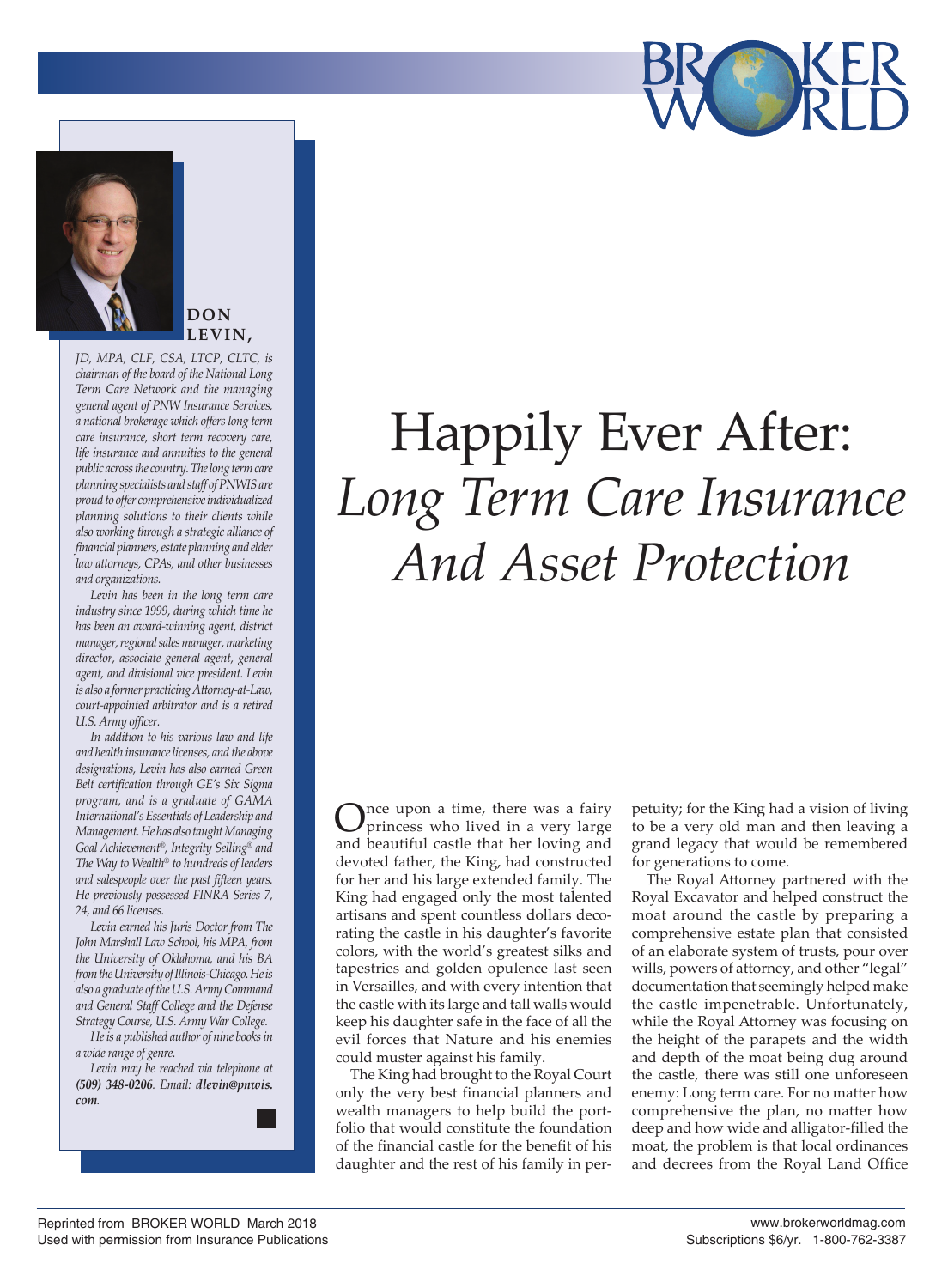

and Royal Treasury made it impossible for the Royal Excavator to fully encircle the castle—even for the King. The very limitation that prohibited the moat from reaching completely around the castle was a series of little known laws, and had been the downfall of many of the large landowners in the kingdom.

Fortunately, the King was a good leader, and had a sage advisor in the Lord Chancellor. The Lord Chancellor in his wisdom advised the King that there were several options with which to complete the moat to fully encircle the castle. The King, being a fiscal conservative, naturally wanted to hear about these options in terms of asset protection.

The Lord Chancellor carefully began his lesson by advising his king that most people have four options when they contemplate their future long term care needs, and that a combination of these options is often the means by which many people, from the middle class to those of extreme wealth, can plan in advance for long term care to protect their assets, and maintain their independence and dignity, while also creating peace of mind.

When the King asked why there was such an emphasis on this form of protection, his counselor again patiently explained that while the reasons varied greatly, it was common for these people to engage in this form of asset protection planning so that they don't burden family and friends emotionally, physically and financially. Whereas in days of yore it was common for the plan to consist of a default to **family** as the plan for caregiving, this was no longer the case. In the past, an unpaid family member was tasked to provide care for a loved one in the home, but practicality and reality no longer make this option viable. "Better to make the family **part of the plan**, rather than **the plan**," said the Lord Chancellor. "But why?" asked the King. Again, the Lord Chancellor explained that the former plan was not as reliable as in years past because of fewer children in the family, the scattered nature of the family, and more women in the workforce. "We are simply not the Waltons any longer, Sire." Coupled with the diminished income and opportunity for caregivers who are still fully employed, this quickly becomes an untenable plan.

"Are there other considerations I should be weighing?" asked the King.

"There are always the issues of independence, decision-making, and of course the decided lack of dignity of having a child take his or her parent to the Royal Loo," said the Chancellor quietly as he watched the King grimace.

"Second, many labor under the false impression that the government or the Crown will take care of them in their time of need. While Medicare recipients have the potential of one hundred days of long term care benefits, the typical average coverage received is only 17 days before these benefits are exhausted due to ever tightening regulations. Conversely, Medicaid remains the number one provider of long term care in this kingdom with only one caveat for qualification: An applicant has to be broke after having completed a spend-down of assets." The King wisely drew the conclusion that asset protection and the requisite spend downs are mutually exclusive of one another…

"The third option available is **self-insurance**, and more often than not, is expensive, inefficient, and the antithesis of asset protection—and could prove the downfall of your Highness' long term vision for the treasures that you have accumulated."

"The fourth option is of course risk mitigation through **insurance**. Like the other major risks that we all face in life, we purchase insurance to guard against the loss of our castles, damage to our carriages, health insurance to abrogate the risk of an expensive medical procedure and, of course, life insurance to guard against an untimely and usually unplanned death. Long term care insurance policies fill this need admirably."

The Lord Chancellor went on to share that the new 2017 Genworth Cost of Care Survey had been released and, as suspected, the costs associated with traditionally less expensive home health care based long term care services had gone up 6.17 percent to \$21.50 per hour. The cost of homemaker services also rose by 4.75 percent to \$21 an hour. While some may be put off by these costs, they are relatively inexpensive when

compared to the costs of nursing home care. The national median cost of a semi-private nursing home room—when was the last time you involuntarily shared a room with someone other than your spouse—went up 4.44 percent to \$7,148 per month, while the median cost of a private nursing home room went up 5.5 percent to \$8,121 per month. Again, these are median prices, with some of the more obvious metropolitan areas costing in excess of \$11,000 (Seattle), \$14,000 (San Francisco), and \$18,000 (Manhattan, NYC) per month.

Still not convinced, the King again inquired of his advisor as to the true risk that the royal treasury could really be at risk if left unprotected against the scourge of long term care. Once again, his loyal counselor attempted to explain the risks associated with long term care by analogy. "Sire, the risk of the castle being subject to destruction is only about 1 in 1200; distinctly a remote possibility with minimal risk, but devastating consequences. I assume the reason that you have always maintained your homeowners policy is that you find even that amount of risk to be unsatisfactory," said the Lord Chancellor.

"That, and the fact the premiums are so inexpensive," said the King. "A prudent and worthwhile investment."

"The risk of damage to one of the royal carriages by an uninsured motorist or the liability of one of the King's royal teenaged children causing damage to another carriage or property owner is five times greater, or literally about 1 in 240, prompting higher premium charges from the insurance company because of the risk that the insurance company has to bear in paying out claims."

Because the King and his wife were too young for Medicare, he knew how expensive health insurance was for their family, as it seemed that one or another of the family was always going to the Royal Doctor for one malady or another. Truly, the risk to the insurance company that issued this form of insurance was immense. "Sire, the odds of you or the Queen requiring a procedure such as heart surgery or a hip replacement is fully one in 15 as you near age 65. These procedures often run well into the six-figure range," he said to the horrified King.